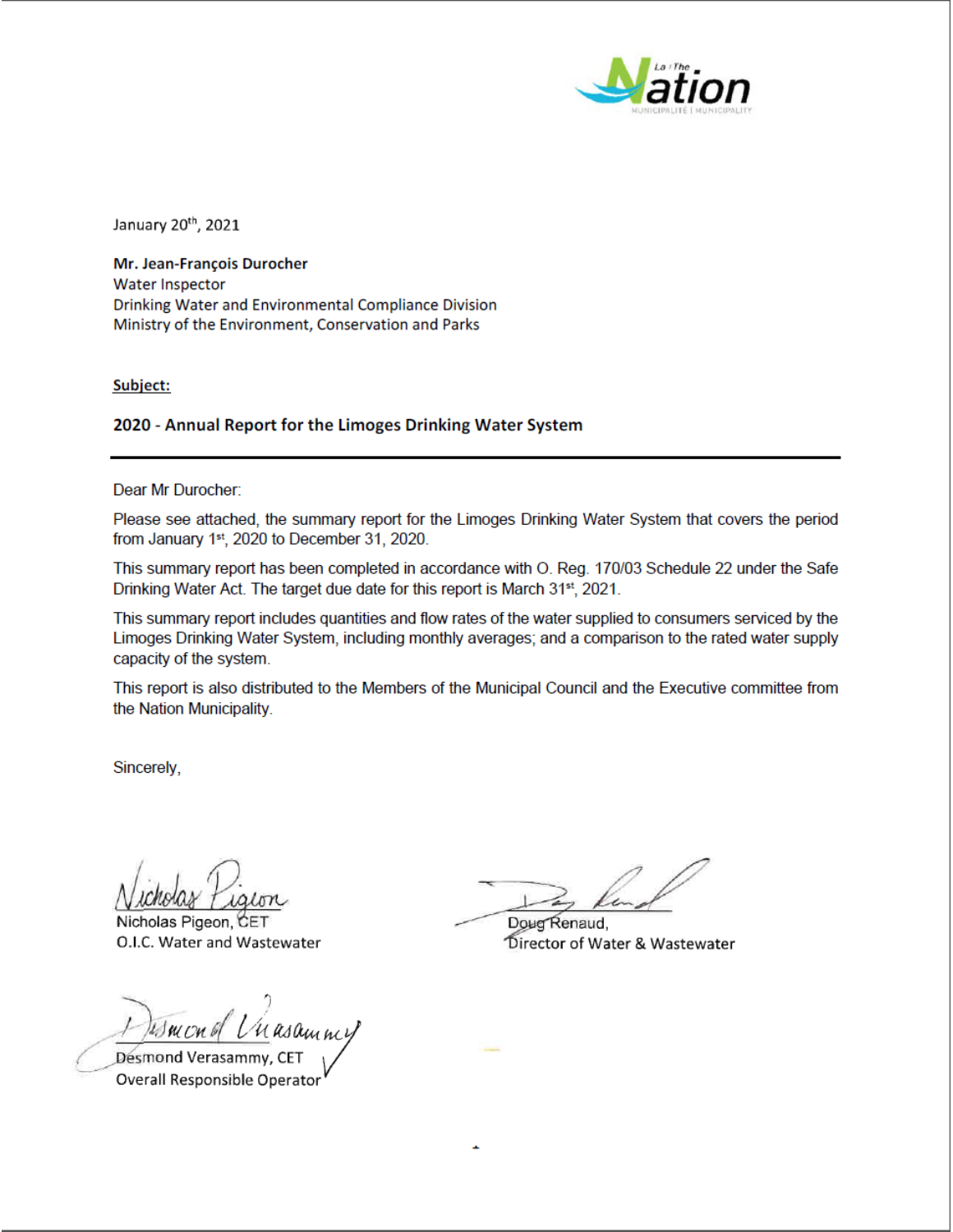## *In the preparation of this summary Report, we have complied with the following requirements:*

- List the requirements of the Act, the Regulations, the Systems Approval, Drinking Water Works Permit, Municipal Drinking Water License, and any orders applicable to the system that were not met at any time during the period covered by the report;
- For each requirement referred to in clause (a) that was not met, specify the duration of the failure and the measurements that were taken to correct the failure;
- A summary of the quantities and flow rates of the water supplied during the period covered by the report, including monthly average and maximum daily flows;
- A comparison of the summary referred to in paragraph 1 to the rated capacity and flow rates approved in the system approval, drinking water works permit, or municipal drinking water license, or if the system is receiving all of its water from another system under an agreement pursuant to subsection 5 (4), to the flow rates specified in the written agreement.

## *Comparison:*

During the period of January 1, 2020 to December 31, 2020:

- The maximum daily flow to the distribution system was 1591 m<sup>3</sup>/day. This occurred in May, and it represented 76% of the rated capacity of 2080 m<sup>3</sup>/day.
- The maximum daily flow from the wells was 1921  $m^3$ /day. This occurred in June, and it represented 92% of the rated capacity. In accordance with our PTTW # 1106‐968LAR, the maximum rated flow from the wells is 24.1 L/sec or 2080  $m^3$ /day.
- The average daily distribution flow was 961 m<sup>3</sup>/day.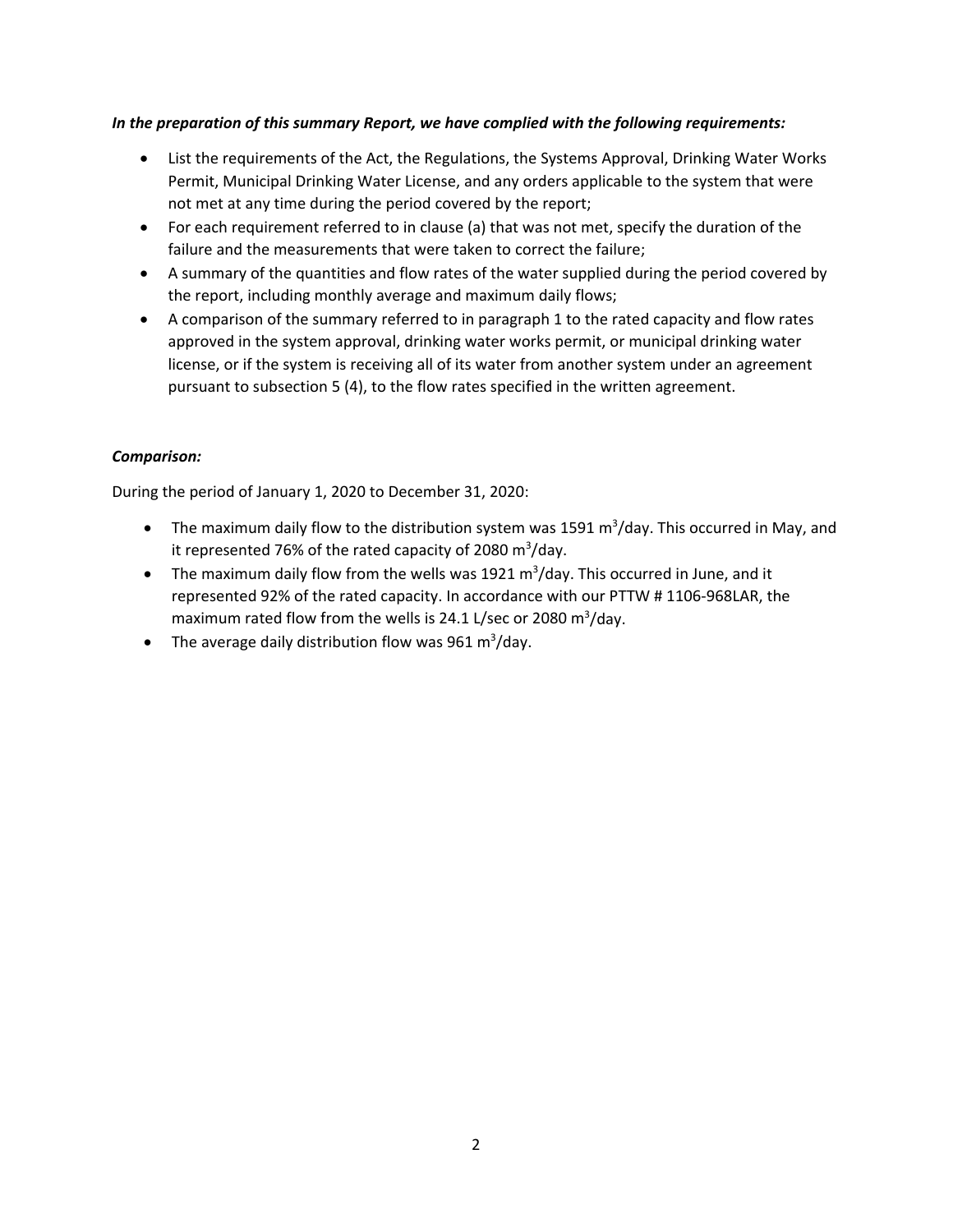

# *Drinking ‐ Water Systems Regulation O. Reg.170/03*

# **System Information**

| <b>Drinking Water System Name:</b>     | Limoges Water Treatment Plant              |
|----------------------------------------|--------------------------------------------|
| <b>Drinking Water System Number:</b>   | 260006841                                  |
| Drinking Water System Owner:           | The Corporation of the Nation Municipality |
| <b>Operathing Authority:</b>           | The Nation Municipality                    |
| <b>Drinking Water System Category:</b> | Large Municipal Residential                |
| Period being reported:                 | Jan. 1 to Dec. 31, 2020                    |

**Does your Drinking‐Water System serve more than 10 000 people? Yes ( ) No ( X )**

**Is your annual report available to the public at no charge on a web site on the internet? Yes ( X ) No ( )**

## **Summary Report (170/03 Schedule 22) will be available for inspection at:**

| <b>Municipal Office</b>                    |
|--------------------------------------------|
| The Corporation of the Nation municipality |
| 958 Route 500 West                         |
| Casselman, ON                              |
| K0A1M0                                     |

**List all Drinking‐Water System, which receive all of their drinking water from your system:**

| Drinking Water System Name | Drinking Water System Number |  |
|----------------------------|------------------------------|--|
| <b>ILe Baron Estate</b>    | N/A                          |  |

**Yes ( X ) No ( ) Did you provide a copy of your annual report to all Drinking Water System owners that are connected to you and to whom you provide all of its drinking water?**

Limoges Drinking Water System Ontario Regulation 170/03, Section 11 Annual Report 2020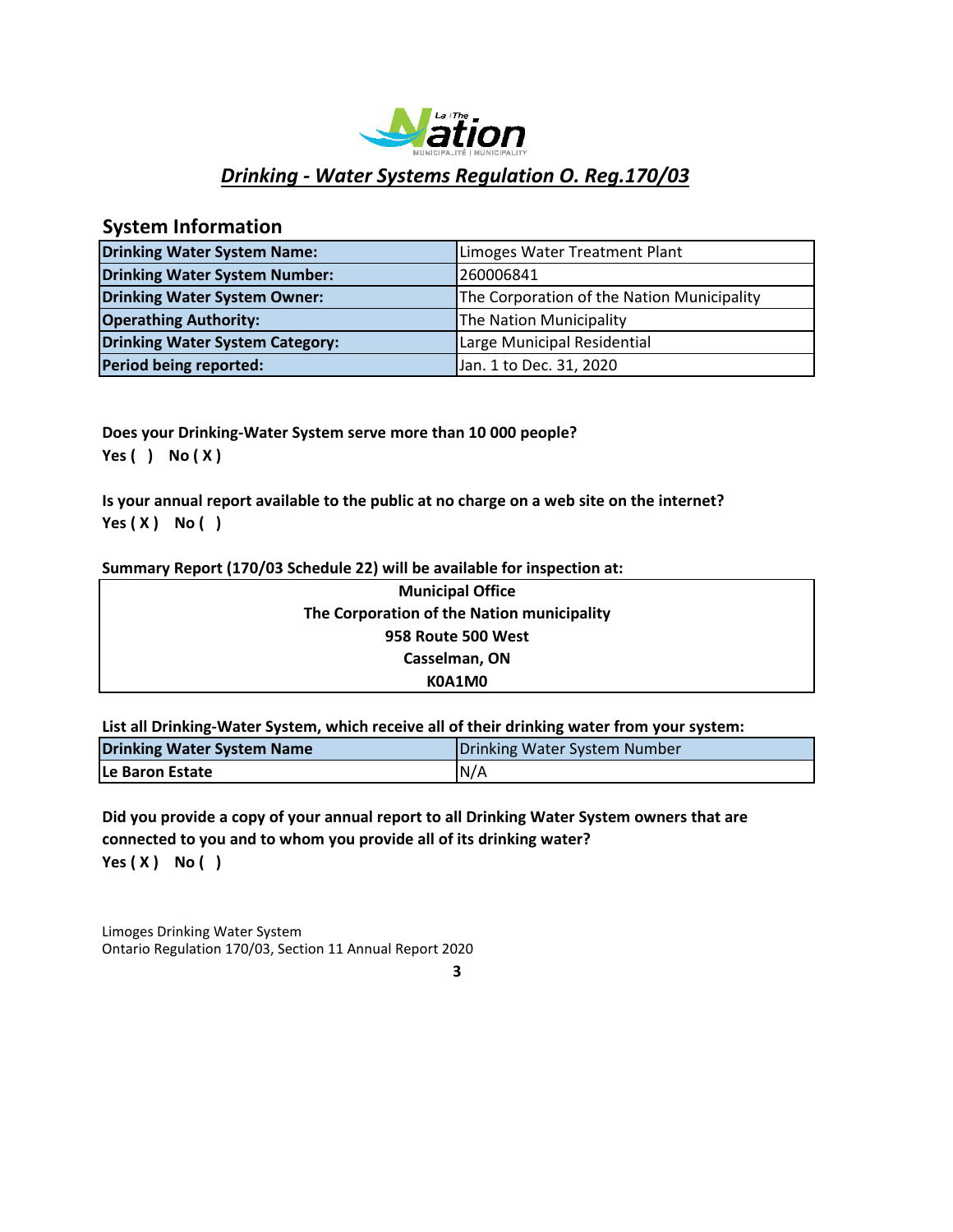**Indicate how you notified system users that your annual report is available, and is free of charge.**

**( X ) Public access / Notice via the web**

( ) Public access / notice via government Office

( ) Public access / notice via a newspaper

( ) Public access / notice via Public Request

( ) Public access / notice via a Public Library

() Public access / notice via another method\_

### **Describe your Drinking Water System**

The Limoges water treatment plant was designed as a GUDI Treatment System. It is operated as a GUDI System; treating groundwater that has the potential of being influenced by surface water. The treatment uses a conventional process; chemically assisted filtration followed by disinfection. The plant has a rated capacity of 2080 m3/day; services the Village of Limoges, the Community of Forest Park, Le Baron Estate, and the Ben Tardif Trailer Park. Raw water is supplied from two production wells; delivered via a five km watermain into an aeration basin at the water treatment plant. Further treatment is achieved in sequence by chemical oxidation and a dual train chemically assisted filtration process. Primary disinfection is achieved by chlorination followed by chloramination for secondary disinfection. Treated water is stored in two onsite water storage towers and then pumped into the distribution system. All processes are fully automated and monitored using a SCADA System. Operators perform routine monitoring, and maintain operation and production records of the groundwater supply wells, the plant and treatment processes, and the distribution systems. The Operators also conduct water quality sampling and testing, and system maintenance.

The Chemical feed systems consist of chemical pumps, storage tanks, piping and associated appurtances to deliver treatment chemicals inluding potassium permanganate, Alum, Polyelectrolyte, Sodium Hypochlorite and Ammonium Sulphate.

### **List all water treatment chemicals used over this reporting period**

| <b>Chemical Name</b>   | Supplier                 |
|------------------------|--------------------------|
| Potassium Permanganate | <b>Brenntag</b>          |
| PAX-XL6                | Kemira                   |
| Polyelectrolyte        | Northland Chemicals Inc. |
| Sodium Hypochlorite    | Brenntag                 |
| Ammonium Sulfate       | Brenntag                 |

#### **Were any significant expenses incurred to?**

( ) Install required equipment

#### **( X ) Repair required equipment**

( ) Replace required equipment

Limoges Drinking Water System Ontario Regulation 170/03, Section 11 Annual Report 2020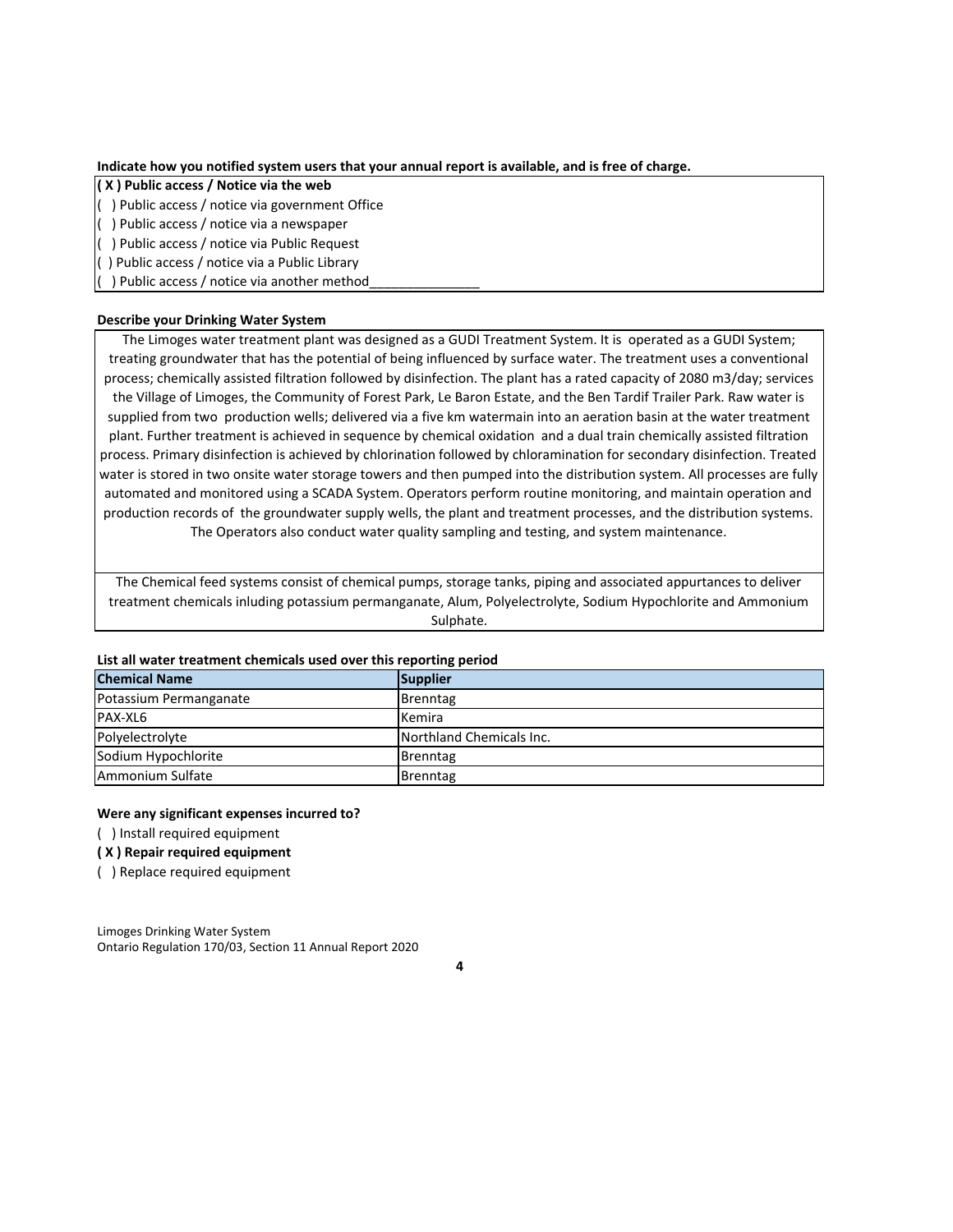| Water hauling - To supplement supply            | 45,200.00       |
|-------------------------------------------------|-----------------|
| Well #2 rehab and camera inspection             | \$<br>35,700.00 |
| <b>Calibration of Flow meter</b>                | \$<br>600.00    |
| <b>Hydrant inspection &amp; Flushing</b>        | \$<br>4,500.00  |
| Scada PLC upgrades                              | \$<br>35,000.00 |
| Replaced all 4 post KMN04 dosage pumps          | \$<br>14,600.00 |
| Replaced flow meter in booster station          | \$<br>5,000.00  |
| Replaced flow meter at well #1                  | \$<br>4,500.00  |
| Replaced both ammonia dosage pumps              | \$<br>7,300.00  |
| Rehab of booster pump #1                        | \$<br>3,600.00  |
| <b>Calibration of analyzers and instruments</b> | \$<br>1,025.00  |

**Provide details on the notices submitted in accordance with subsection 18(1) of the Safe Drinking Water Act or section 16‐4 of schedule 16 of O.Reg.170/03 and reported to Spill Action Centre.**

| <b>Incident Date</b> | Parameter                                                                                           | <b>Result</b> |     | Unit of Measure   Corrective Action                                                                                                   | <b>Corrective</b><br><b>Action Date</b> |
|----------------------|-----------------------------------------------------------------------------------------------------|---------------|-----|---------------------------------------------------------------------------------------------------------------------------------------|-----------------------------------------|
| 2020-06-18           | other<br>observations : low<br>pressure in<br>distribution<br>system caused by<br>generator failure | $20$          | psi | flushed all dead ends<br>of distribution system,<br>took DPD test, took<br>turbidity test, took 5<br>samples to lab, all<br>negative. | 2020-06-20                              |

**Microbiological testing done under the Schedule 10, 11 or 12 of Regulation 170/03, during this reporting period.**

|                     | <b>Number of</b><br>samples | Range of E.Coli<br><b>Or Fecal Results</b><br>$(min#)$ - $(max#)$ | <b>Range of Total</b><br><b>Coliform Results</b><br>$(min#)$ - $(max#)$ | <b>Number of HPC</b><br>samples | Range of HPC<br><b>Results</b><br>$(min#)$ - $(max#)$ |
|---------------------|-----------------------------|-------------------------------------------------------------------|-------------------------------------------------------------------------|---------------------------------|-------------------------------------------------------|
| Raw Well #1         | 52                          | $0 - 1$                                                           | $0 - 2$                                                                 | N/A                             | N/A                                                   |
| Raw Well #2         | 51                          | $0 - 0$                                                           | $0 - 0$                                                                 | N/A                             | N/A                                                   |
| <b>Treated</b>      | 52                          | $0 - 0$                                                           | $0 - 0$                                                                 | 52                              | $0 - 80$                                              |
| <b>Distribution</b> | 208                         | $0 - 0$                                                           | $0 - 0$                                                                 | 52                              | $0 - 6$                                               |

**Operational testing done under Schedule 7, 8 or 9 of Regulation 170/03 during the period covered by this Annual Report.**

|                                                                                                             | <b>Number of Grab</b> |                     |                                                   |
|-------------------------------------------------------------------------------------------------------------|-----------------------|---------------------|---------------------------------------------------|
|                                                                                                             | samples               |                     | Range of Results For continuous monitors use 8760 |
|                                                                                                             |                       | $(min#)$ - $(max#)$ | as the number of samples.                         |
| Turbidity (Raw W1)                                                                                          | 26                    | $(0.41) - (13.04)$  |                                                   |
| <b>Turbidity (Raw W2)</b>                                                                                   | 26                    | $(0,24) - (2.78)$   |                                                   |
| <b>Chlorine Combined Dist. Syst,</b>                                                                        | 8760                  | $(0,66) - (2,58)$   |                                                   |
| <b>Turbidity (Treated water)</b>                                                                            | 8760                  | $(0,04) - (1,43)$   |                                                   |
| Note: Pecard the unit of measure if it is not milliarams nor liter. *Average ner day of combine chlorine in |                       |                     |                                                   |

**Note: Record the unit of measure if it is not milligrams per liter. \*Average per day of combine chlorine in distribution system**

Limoges Drinking Water System

Ontario Regulation 170/03, Section 11 Annual Report 2020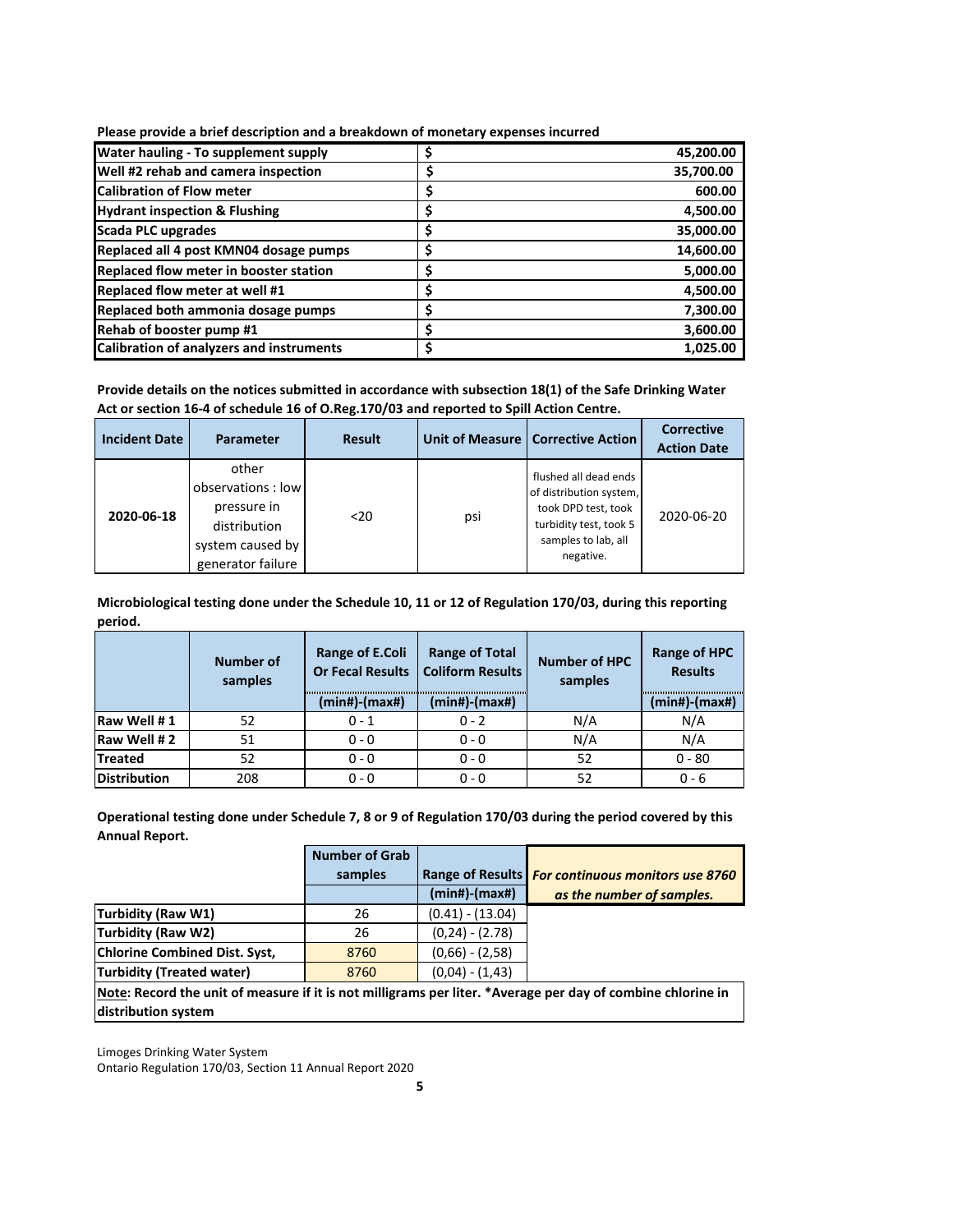**Summary of additional testing and sampling carried out in accordance with the requirement of an approval, order or other legal instrument.**

| Date of Legal instrument issued | <b>Parameter</b> | Date Sampled | <b>Result</b> | Unit of<br><b>Measure</b> |
|---------------------------------|------------------|--------------|---------------|---------------------------|
| N/A                             |                  |              |               |                           |

**Summary of Inorganic parameters tested during this reporting period or the most recent sample results**

| <b>Parameter</b> | Sample date           | <b>Result value</b><br>(mg/L) | Limit (mg/L)                       | <b>Exceedance</b> |
|------------------|-----------------------|-------------------------------|------------------------------------|-------------------|
| <b>Antimony</b>  | 28-Apr-20             | < 0.0001                      | 0.006                              | No                |
| Arsenic          | 28-Apr-20             | < 0.0001                      | 0.01                               | <b>No</b>         |
| <b>Barium</b>    | <b>2020 RAA</b>       | 0.641                         |                                    | <b>HalfMac</b>    |
| <b>Boron</b>     | 28-Apr-20             | 0.043                         | 5                                  | <b>No</b>         |
| <b>Cadmium</b>   | 28-Apr-20             | < 0.000015                    | 0.005                              | No                |
| Chromium         | 28-Apr-20             | < 0.002                       | 0.05                               | No                |
| <b>Fluoride</b>  | to be sampled in 2024 |                               | 1.5                                |                   |
| <b>Mercury</b>   | 28-Apr-20             | < 0.00002                     | 0.001<br>No                        |                   |
| <b>Selenium</b>  | 28-Apr-20             | < 0.001                       | 0.05                               | No                |
| Sodium           | to be sampled in 2024 |                               | Health >20 reportable (Limit: 200) |                   |
| Uranium          | 28-Apr-20             | < 0.00005                     | 0.02                               | No                |
| <b>Nitrite</b>   | <b>2020 RAA</b>       | < 0.1                         |                                    | No                |
| <b>Nitrate</b>   | <b>2020 RAA</b>       | 0.3                           | 10                                 | No                |

## **Summary of Lead testing under Schedule 15.1 during this reporting period**

| <b>Location Type</b> | <b>Number of</b><br>samples | Limit              | Range of Lead Results (mg/L)<br>$(min #) - (max #)$ |         | <b>Number of</b><br><b>Exceedance</b> |
|----------------------|-----------------------------|--------------------|-----------------------------------------------------|---------|---------------------------------------|
| <b>Plumbing</b>      | N/A                         |                    |                                                     |         | N/A                                   |
| <b>Distribution</b>  | ы                           | $0.1 \text{ mg/L}$ | < 0.00003                                           | 0.00077 | l No                                  |
| <b>Alkalinity</b>    |                             |                    | 211                                                 | 246     | N/A                                   |
| pH                   |                             |                    | $(8.01 - 8.06)$                                     |         | <b>No</b>                             |

Limoges Drinking Water System Ontario Regulation 170/03, Section 11 Annual Report 2020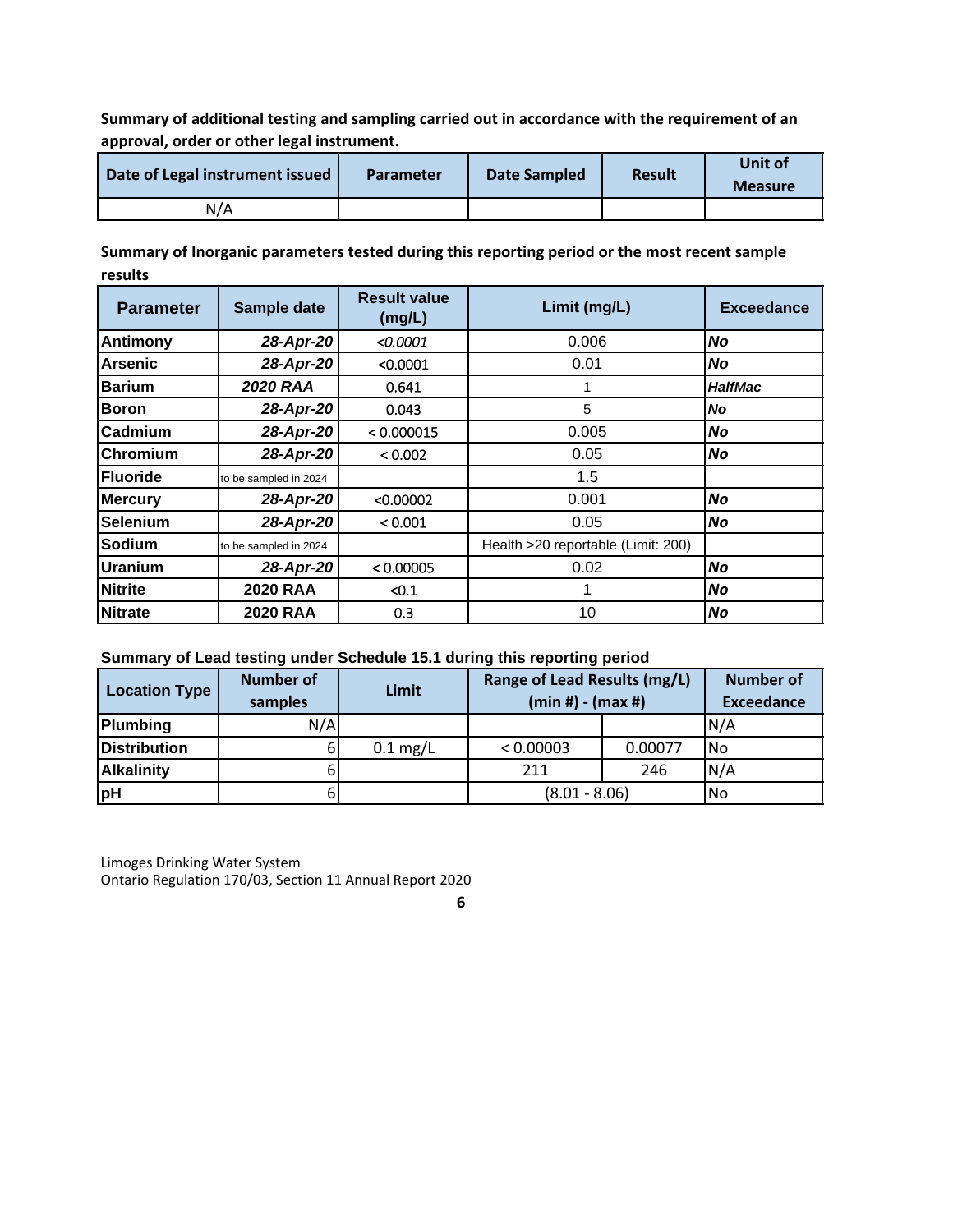| <b>Parameter</b>                          | Sample date | <b>Result value</b><br>$(\mu q/L)$ | Conversion in<br>mg/L | Limit (mg/L) | <b>Exceedance</b> |
|-------------------------------------------|-------------|------------------------------------|-----------------------|--------------|-------------------|
| Alachlor                                  | 2020-04-28  | 0.3                                | 0.0003                | $0.005$ mg/L | no                |
| Atrazine + N-dealkylated metobolites      | 2020-04-28  | 0.5                                | 0.0005                | 0.005 mg/L   | no                |
| Azinphos-methyl                           | 2020-04-28  | 1                                  | 0.0010                | $0.02$ mg/L  | no                |
| Benzene                                   | 2020-04-28  | 0.5                                | 0.0005                | $0.001$ mg/L | no                |
| Benzo(a)pyrene                            | 2020-04-28  | 0.005                              | 0.0000                | 0.00001 mg/L | no                |
| Bromoxynil                                | 2020-04-28  | 0.5                                | 0.0005                | $0.005$ mg/L | no                |
| Carbaryl                                  | 2020-04-28  | 3                                  | 0.0030                | $0.09$ mg/L  | no                |
| Carbofuran                                | 2020-04-28  | 1                                  | 0.0010                | $0.09$ mg/L  | no                |
| Carbon Tetrachloride                      | 2020-04-28  | 0.2                                | 0.0002                | $0.002$ mg/L | no                |
| Chlorpyfiros                              | 2020-04-28  | 0.5                                | 0.0005                | $0.09$ mg/L  | no                |
| Diazinon                                  | 2020-04-28  | 1                                  | 0.0010                | $0.02$ mg/L  | no                |
| Dicamba                                   | 2020-04-28  | 10                                 | 0.0100                | $0.12$ mg/L  | no                |
| 1.2-Dichlorobenzene                       | 2020-04-28  | 0.5                                | 0.0005                | $0.2$ mg/L   | no                |
| 1,4-Dichlorobenzene                       | 2020-04-28  | 0.5                                | 0.0005                | 0.005 mg/L   | no                |
| 1,2-Dichloroethane                        | 2020-04-28  | 0.5                                | 0.0005                | $0.005$ mg/L | no                |
| 1,1-Dichloroethylene (vinyldene chloride) | 2020-04-28  | 0.5                                | 0.0005                | 0.014 mg/L   | no                |
| Dichloromethane                           | 2020-04-28  | 5                                  | 0.0050                | $0.05$ mg/L  | no                |
| 2-4 Dichlorophenol                        | 2020-04-28  | 0.1                                | 0.0001                | $0.9$ mgL    | no                |
| 2,4-Dichlorophenoxy acetic acid (2,4-D)   | 2020-04-28  | 10                                 | 0.0100                | $0.1$ mg/L   | no                |
| Diclofop-methyl                           | 2020-04-28  | 0.9                                | 0.0009                | 0.009 mg/L   | no                |
| Dimethoate                                | 2020-04-28  | 1                                  | 0.0010                | $0.02$ mg/L  | no                |
| Diquat                                    | 2020-04-28  | 5                                  | 0.0050                | $0.07$ mg/L  | no                |
| Diuron                                    | 2020-04-28  | $\overline{5}$                     | 0.0050                | $0.15$ mg/L  | no                |
| Glyphosate                                | 2020-04-28  | 25                                 | 0.0250                | $0.28$ mg/L  | no                |
| Malathion                                 | 2020-04-28  | 5                                  | 0.0050                | $0.19$ mg/L  | no                |
| 2-Methyl-4-chlorophenoxyacetic acid (MCP  | 2020-04-28  | 10                                 | 0.0100                | $0.1$ mg/L   | no                |
| Metholachlor                              | 2020-04-28  | 3                                  | 0.0030                | $0.05$ mg/L  | no                |
| Metribuzin                                | 2020-04-28  | 3                                  | 0.0030                | $0.08$ mg/L  | no                |
| Monochlorobenzene                         | 2020-04-28  | 0.5                                | 0.0005                | $0.08$ mg/L  | no                |
| Paraquat                                  | 2020-04-28  | 1                                  | 0.0010                | $0.01$ mg/L  | no                |
| Pentachlorophenol                         | 2020-04-28  | 0.1                                | 0.0001                | $0.06$ mg/L  | no                |
| Phorate                                   | 2020-04-28  | 0.3                                | 0.0003                | 0.002 mg/L   | no                |
| Picloram                                  | 2020-04-28  | 15                                 | 0.0150                | $0.19$ mg/L  | no                |

Limoges Drinking Water System

Ontario Regulation 170/03, Section 11 Annual Report 2020